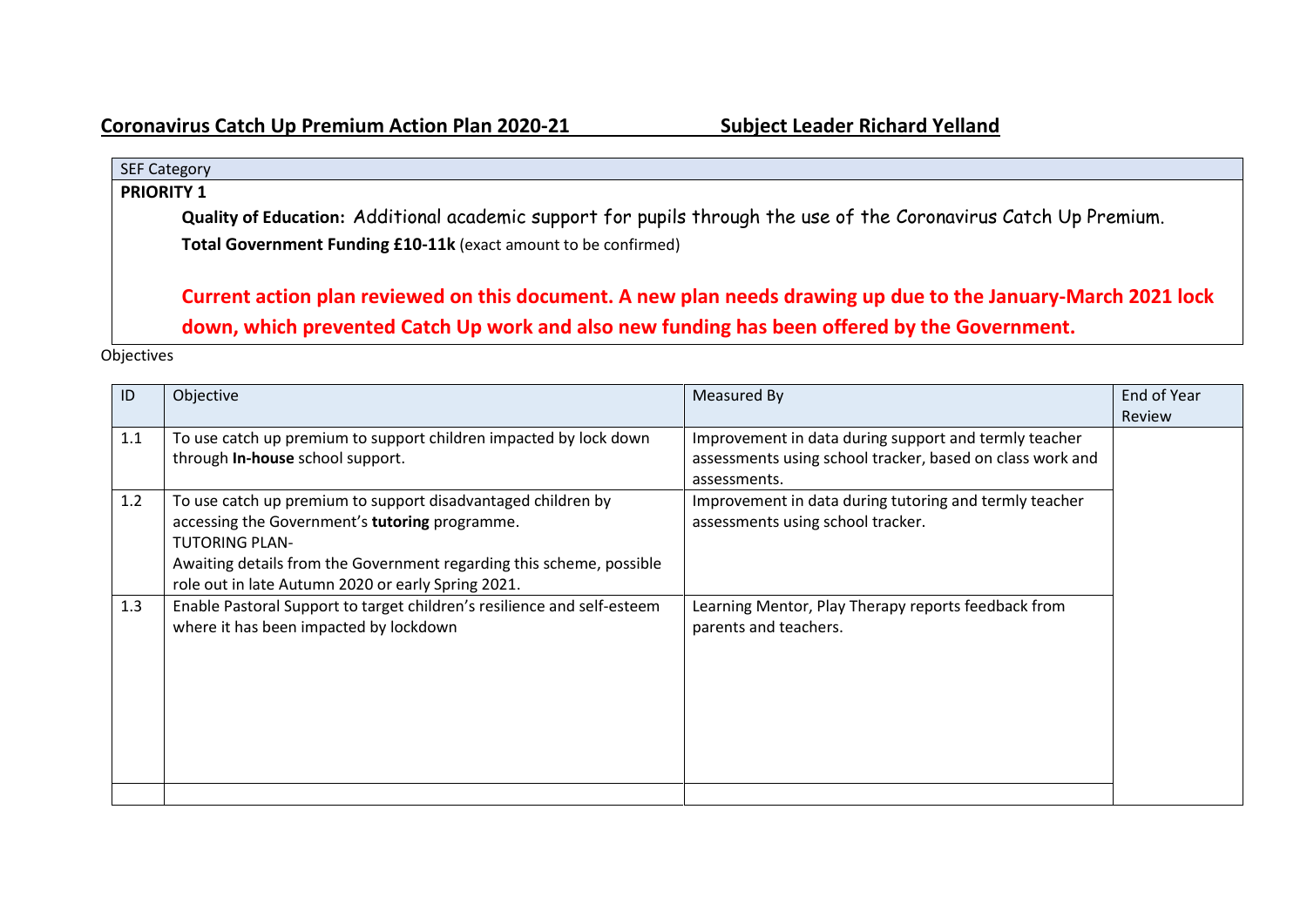| Dorived Actions |  |  |  |  |  |  |  |
|-----------------|--|--|--|--|--|--|--|

## Derived Actions

| ID    | Activity                                                                                                                                                                                                                                                          | Costs     | Measure By                                                               | Owner      | <b>Term Due</b>      | Milestones                                                                                                                                                                                                             | Progress /<br>Outcome<br>(RAG)                                                                                                                   |
|-------|-------------------------------------------------------------------------------------------------------------------------------------------------------------------------------------------------------------------------------------------------------------------|-----------|--------------------------------------------------------------------------|------------|----------------------|------------------------------------------------------------------------------------------------------------------------------------------------------------------------------------------------------------------------|--------------------------------------------------------------------------------------------------------------------------------------------------|
| 1.1.1 | Teachers to identify children<br>who would most benefit from<br>input from 1:1 or small group<br>work.<br>Number of children that can<br>be supported will be limited by<br>the fact that the funding is<br>finite, as is the time that we<br>can make available. | None      | List compiled<br>of those<br>children<br>needing<br>targeted<br>support. | Teachers   | By end of<br>October | Two staff meetings in first half term to<br>discuss catch up approach and to<br>discuss children.                                                                                                                      | <b>Achieved</b>                                                                                                                                  |
| 1.1.2 | Review guidance and literature<br>to identify best way of<br>providing in house support e.g.<br>TA/HLTA/teacher support.                                                                                                                                          | None      | Decisions<br>made                                                        | <b>SLT</b> | By mid-<br>September | Report to Governors and SLT<br>discussions.                                                                                                                                                                            | <b>Achieved</b>                                                                                                                                  |
| 1.1.3 | Advertise and appoint a part<br>time (am only) temporary TA<br>to Rowan class from<br>November 2020 to July 2021 to<br>free up JB to undertake catch<br>up work (1:1 and small groups)                                                                            | £8.5k TBC | Successful<br>appointment                                                | SLT/SJ     | By end of<br>October | Advert out mid to late September<br>Interviews late September/Early<br>October<br>Appointee starts after half term 2 <sup>nd</sup><br>November.<br>Report to Governing Body via the<br>Finance and Staffing committee. | <b>Achieved</b><br>but staff<br>changes<br>meant that<br>an<br>additional<br>TA was<br>appointed,<br>who was in<br>place by<br>mid-<br>December. |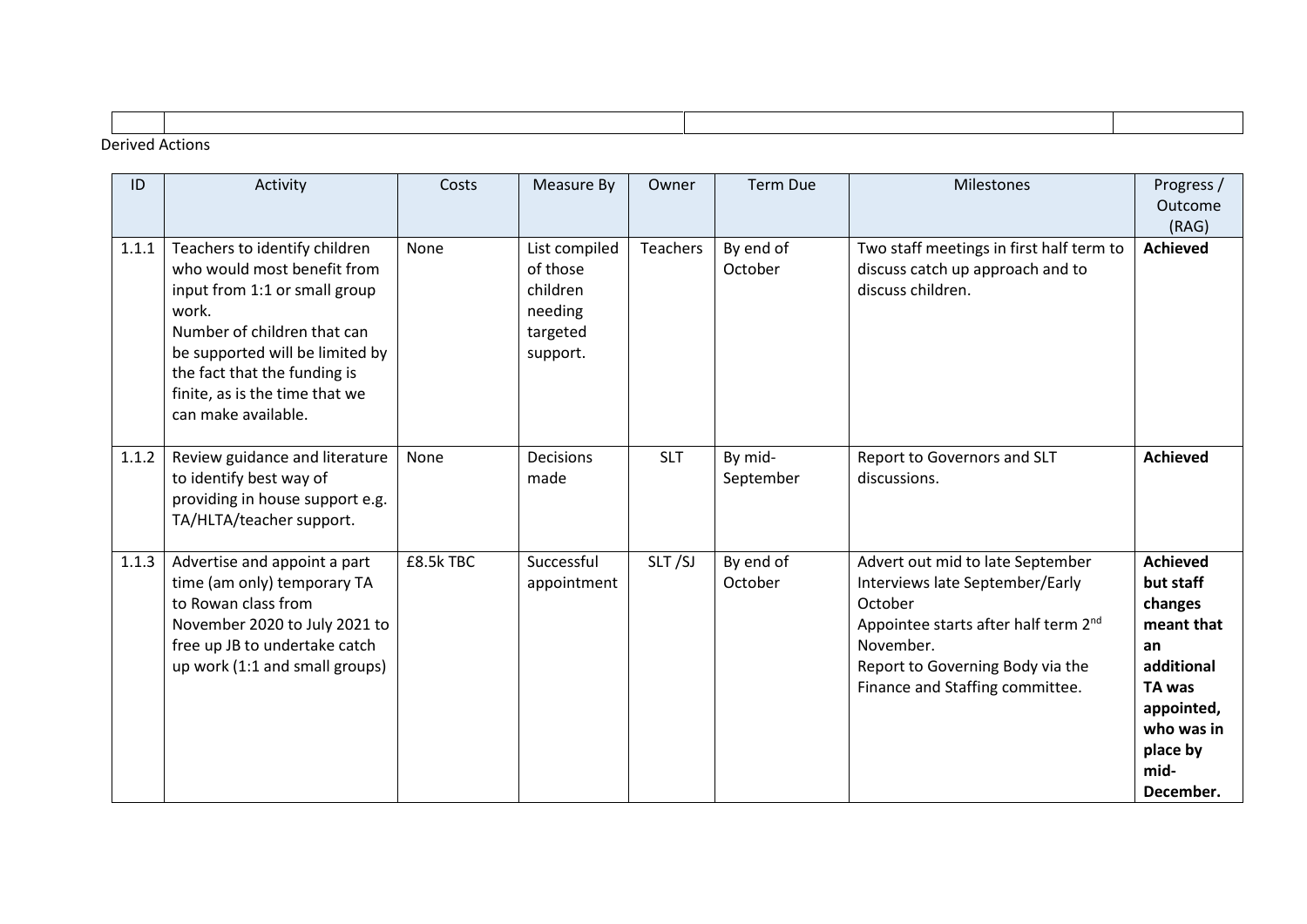| 1.1.4 | JB start to assess and plan<br>work for those children<br>targeted for support. To<br>include meetings with teachers<br>to establish the focus for the<br>interventions, timings and<br>frequency. (JB will have 3.5/4.5<br>days available to plan and<br>work with the children.) | See above                                                                                                                                      | See 1.1.5 | JB /SLT                         | By end of first<br>half of term | JB provided by lists of children by<br>teachers<br>JB/Teachers able to discuss in detail,<br>what the identified children will need.                                                                                                                                                                                                                                                                                                                   | This was<br>achieved<br>and<br>timetable<br>was in place<br>to begin<br>work after<br><b>October half</b><br>term.                                                                                                                                       |
|-------|------------------------------------------------------------------------------------------------------------------------------------------------------------------------------------------------------------------------------------------------------------------------------------|------------------------------------------------------------------------------------------------------------------------------------------------|-----------|---------------------------------|---------------------------------|--------------------------------------------------------------------------------------------------------------------------------------------------------------------------------------------------------------------------------------------------------------------------------------------------------------------------------------------------------------------------------------------------------------------------------------------------------|----------------------------------------------------------------------------------------------------------------------------------------------------------------------------------------------------------------------------------------------------------|
| 1.1.5 | Ongoing monitoring of the 1:1<br>and small group work will be<br>undertaken by JB/RY/JC as the<br>work progresses. This will be<br>cross referenced with teachers<br>through informal discussions<br>and formal pupil progress<br>meetings.                                        | No additional<br>funding:<br>Release time<br>for teachers to<br>do pupil<br>progress<br>meetings are<br>already<br>planned into<br>the budget. |           | JB/SLT<br>and class<br>teachers | Ongoing                         | Regular updates from JB to SLT/class<br>teachers on progress, on a fortnightly<br>basis, on progress during the catch up<br>sessions.<br>Termly Pupil Progress meeting to<br>establish progress being made and<br>impact on class work.<br>These meetings will feed into<br>discussions regarding frequency and<br>longevity of support that each child<br>receives.<br>Reports to Governing Body via The<br><b>Standards and Curriculum Committee</b> | This was<br>delayed due<br>to staffing<br>changes and<br>the Lock<br>down which<br>began on 4 <sup>th</sup><br>November,<br>followed by<br>another<br>Lock down<br>in January,<br>which<br>meant that<br>staff should<br>not move<br>between<br>bubbles. |
| 1.2.1 | Teachers to identify those<br>children in the disadvantage                                                                                                                                                                                                                         | 25% of<br>tutoring costs<br>needs to come                                                                                                      |           | RY/SLT<br>Teachers              | November                        | Unclear yet                                                                                                                                                                                                                                                                                                                                                                                                                                            | Delayed as<br>tutoring<br>programme                                                                                                                                                                                                                      |